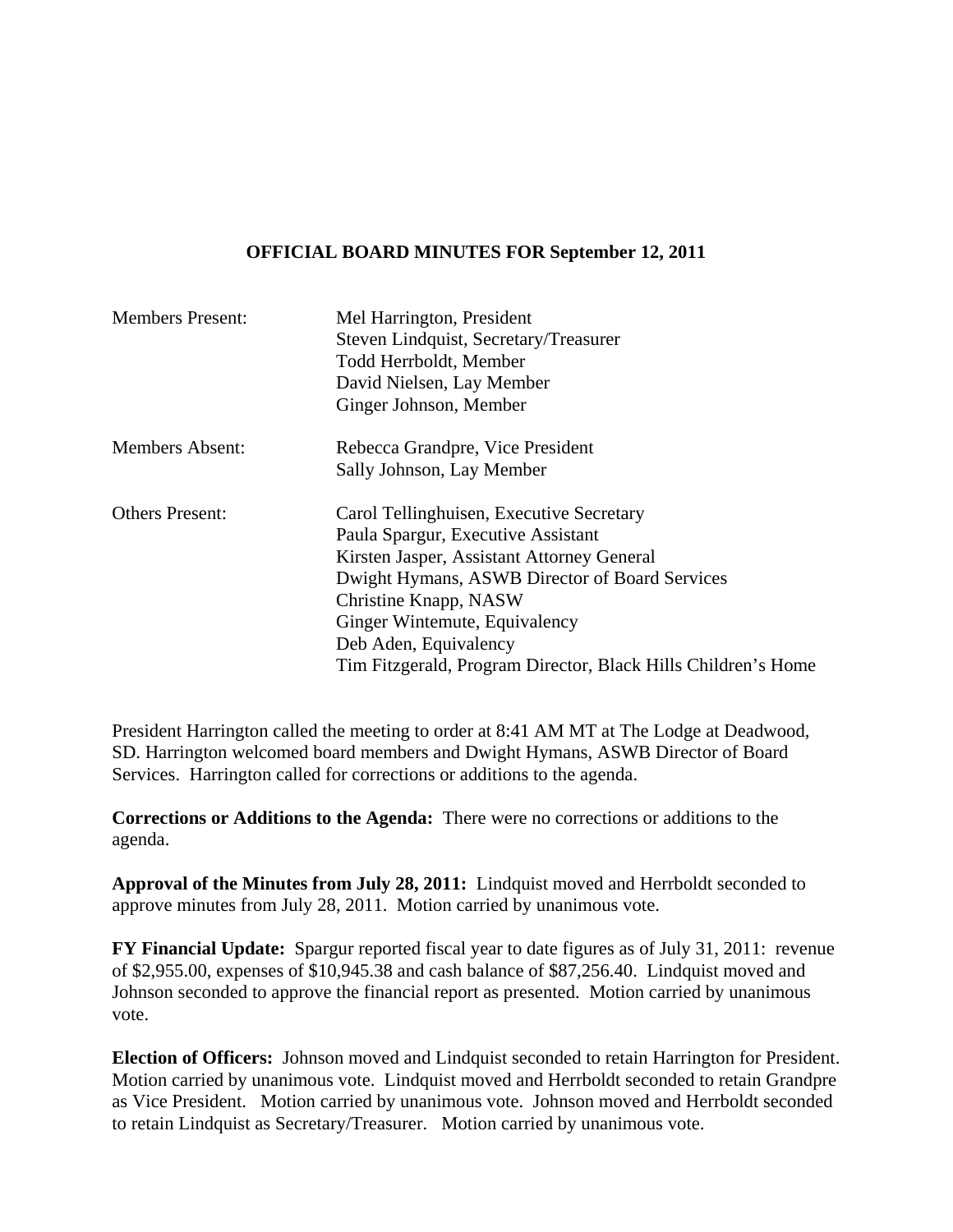## **Page (2)-South Dakota Board of Social Work Examiners Board meeting minutes September 12, 2011**

**Dwight Hymans, ASWB Director of Board Services:** Harrington welcomed Hymans, the ASWB Director of Board Services. Hymans updated the Board on ASWB policy changes. First, effective January 1, 2012, ASWB will only provide examination services to entities that allow the Association to directly collect fees for the examinations and other ASWB products. Jasper will review the law to see if a legislative change will be required to change the way we currently collect the exam fee then reimburse ASWB. Secondly, Hymans updated the board on the Advanced/Generalist exam. As of January 1, 2012 the Advanced/Generalist will have been revised significantly and ASWB will no longer stand behind it for clinical content. This topic will be added to the next meeting's agenda. Thirdly, Hymans informed the board of ASWBs concerns regarding a Ph.D. qualifying applicants for the CSW-PIP level of licensure. South Dakota statute does include "accredited by the council on social work education". The Board discussed removing "doctorate" from 36-26-14. Jasper will review the language. The meeting recessed for 15 minutes. Aden and Wintemute joined the meeting.

**Complaints/Investigations Update:** Lindquist moved and Johnson seconded to enter executive session at 10:15 AM MT to discuss complaints/investigations, CSW-PIP contract approvals, CSW-PIP applicants. Motion carried by unanimous vote. Knapp, Aden, Fitzgerald and Hymans exited the meeting. Lindquist moved and Herrboldt seconded to exit executive session at 10:33 AM MT. Motion carried by unanimous vote. Knapp, Aden, Fitzgerald and Hymans joined the meeting.

**#245**- complaint is pending.

**#246**- complaint is pending.

**#250**- complaint is pending.

# **CSW-PIP Contract and Applicant Approvals:**

Blausey, R.: Herrboldt moved and Johnson seconded to approve supervision beginning August 18, 2011. Motion carried by unanimous vote.

Fichtner, E.: Herrboldt moved and Johnson seconded to approve supervision beginning August 12, 2011. Motion carried by unanimous vote.

Sedlacek, B.: Herrboldt moved and Johnson seconded to approve supervision beginning August 12, 2011. Motion carried by unanimous vote.

Blaalid, B.: Herrboldt moved and Johnson seconded to approve supervision beginning August 6, 2011. Motion carried by unanimous vote.

**Applicant question:** Applicant must complete a CSW-PIP application along with fees and verification of out of state supervision prior to having out of state supervision reviewed.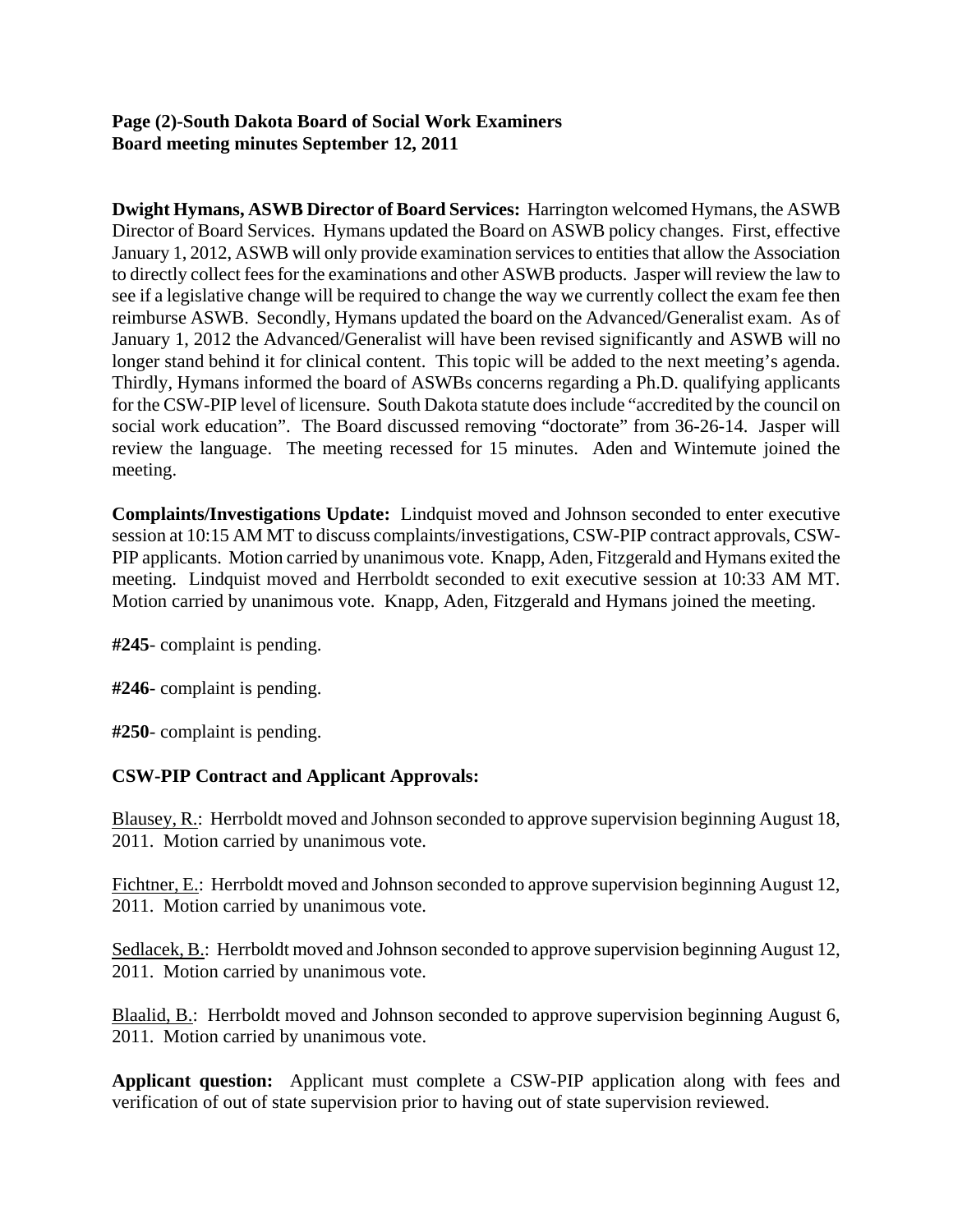### **Page (3)-South Dakota Board of Social Work Examiners Board meeting minutes September 12, 2011**

**Social Work by Equivalency:** Tellinghuisen explained the qualifications for becoming licensed at the Equivalency level per 20:59:02:03.03, 20:59:02:04 and 20:59:02:05. Tim Fitzgerald, Director of Black Hills Children Home voiced his concern with eliminating the level of licensure as it benefits their residential facility. His facility has licensed nine people since 2007. Hymans suggested the Board increase the supervision requirement to strengthen the level. Christine Knapp, NASW voiced her concerns that the level minimizes the profession of Social Work. With more options in South Dakota to obtain a bachelor's and master's degree in Social Works she believes it needs revisited. Tellinghuisen reminded the Board that we need to look at it from the perspective of protection of the public and not promotion of the profession. Have there been complaints? Has the public been harmed? Lindquist recommended we invite other members of the public and profession to discuss the topic during one of our meetings. Tellinghuisen advised we check with the Department of Social Services on this issue. The Board recessed for lunch at 11:35 AM MT. The Board reconvened at 1:05 PM MT. Nielsen exited the meeting. Aden will be taking over Wintemute's role as Equivalency Review Officer effective January 1, 2012. The Board office will check on setting up a contract for her to mentor under Wintemute the rest of this year and beginning January 1, 2012.

**Importance/Role of a Board:** The Board discussed composite boards/multiple profession boards and the downfalls of them. Our Board is self sustaining so we shouldn't see an issue with being merged. Tellinghuisen expressed how well our law is written and the importance of not getting too specific in law so that you don't get boxed in when it comes to being able to make decisions.

**Internet/treatment across state line:** Social Workers need to be cognizant of both. Jasper advised the only option to report unlicensed practice per Administrative law is to report it to the States Attorney in the county in which it occurred. Hymans suggested the board review the language ASWB uses in the Model Act.

**Complaint procedure:** Harrington explained the complaint procedure briefly. Hymans informed the Board that CLEAR offers training on complaint procedures to Board members and that Dale Atkinson, ASWB legal counsel is always available to the Board as a consultant.

**Posting of disciplinary action:** Lindquist had reviewed the Medical Examiners website and suggested we update our website with more information on a licensee's disciplinary action. The Board agreed to post more detail. The Board office will check with the Department to see if it is possible to provide a link for example "\*Disciplinary Action\*" next to a licensee on the roster that will take the viewer to the Disciplinary Action website page that will include another link to the complete Final Determination.

**Continuing Education via the internet:** Harrington explained the in depth process a continuing education provider must go through to become an ACE provider. Currently we allow ten of the thirty required continuing education hours to be distance learning. The board discussed the possibility of changing this requirement with webinars and more on-line programs. This topic will be added to another agenda.

**Second testing site in South Dakota:** Harrington expressed his concern with only having one testing site available in South Dakota and the length of time it is taking to be scheduled for the exam. Hymans suggested the Board contact Pat Olinger with ASWB if we have an applicant that is having